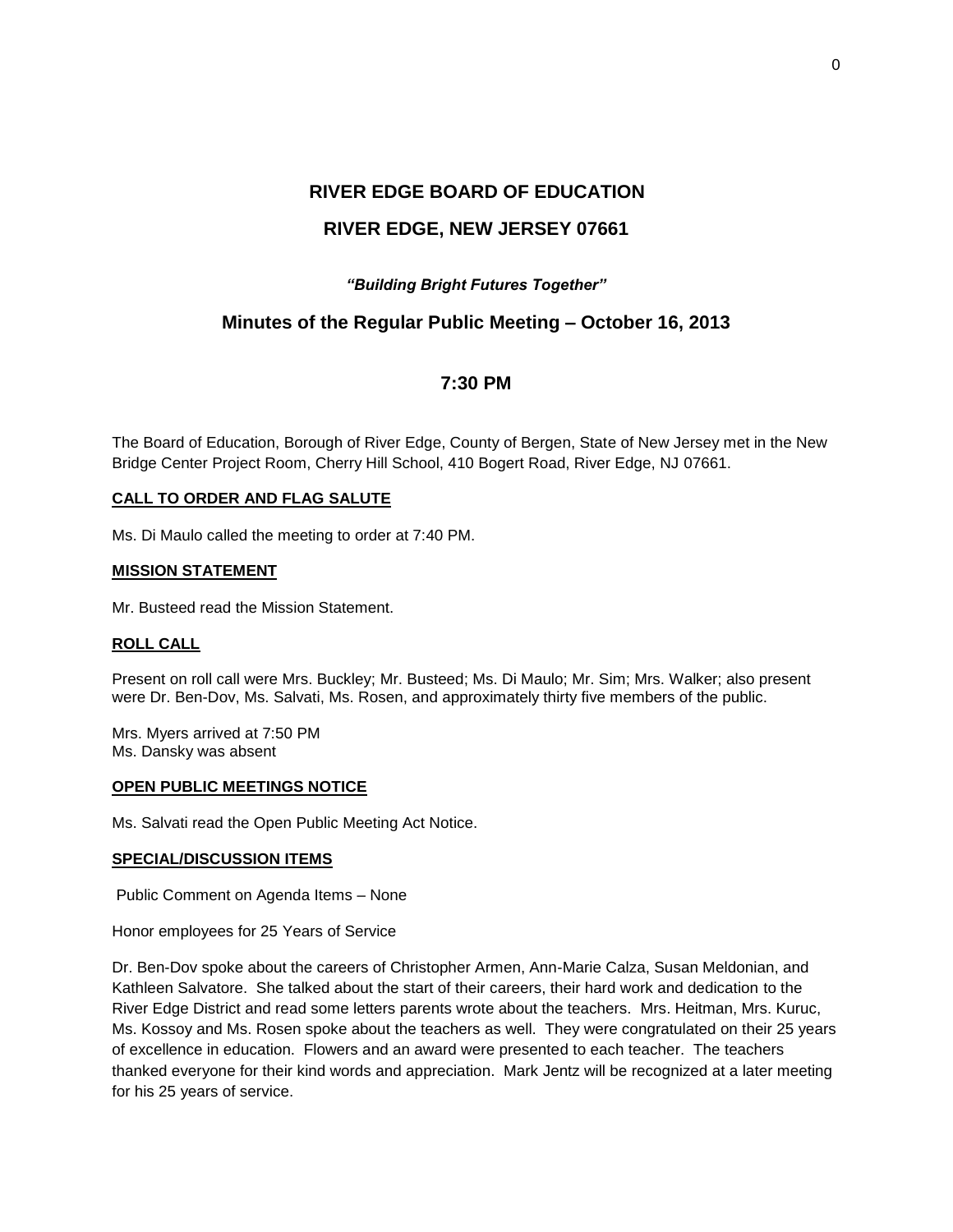Dr. Ben-Dov welcomed the new staff to the River Edge School District. Each staff member introduced themselves.

> Patricia Salvati – Business Administrator Marisa Kossoy– Roosevelt School Principal Lauren DellaTorre – Roosevelt School -4<sup>th</sup> Grade Paul Garofano – District Instructional Technology Coach Mary Genneken – Cherry Hill School Library/Media Specialist Melissa Novick – Roosevelt School Leave Replacement – 2<sup>nd</sup> Grade Alexandra McNeil – Roosevelt School– 2nd Grade Lucia Moran – Cherry Hill School- .5 Resource Teacher Rita Scoccola – Cherry Hill School .5 ESL Teacher

Accept PTO Gifts for the 2012-2013 School Year

Dr. Ben-Dov spoke about the items provided to the Cherry Hill School, Roosevelt School and New Bridge Center by the PTO. She is truly grateful for all that the PTO has done for the students in the schools. She thanked and commended the PTO for all of their hard work and said the students would benefit directly from them.

## **REPORTS**

## **SUPERINTENDENT**

Dr. Ben-Dov reported on the following:

- Dr. Ben-Dov spoke about technology. Teachers need to learn how to use Google for PAARC and STARS. The district is looking at creative ways to deliver training. One option that was agreed on with the REEA was to deliver training during days off and Saturdays with some remuneration. Implementation of the Chrome Books is going very well.
- A writer's workshop is being planned for Professional Day on Tuesday, November 5, 2013.
- NJ ASK results will be presented to the public at the November 13, 2013 Board Meeting
- The Nursing Plan is being submitted to the state. There is a new format for our schools to follow.
- The district web-based newsletter will hopefully be ready by the end of November. Dr. Ben-Dov is planning to have four newsletters a year. They will be posted on the website.
- Dr. Ben-Dov asked the Board Members their opinions on having a contest for the students to come up with a new name and logo for the newsletter. The board members thought it was a great idea.
- 239 Goal Surveys were completed by parents on Back to School Night. Dr. Ben-Dov is still in the process of reading them. Technology was one of the topics people were interested in pursuing as a goal.
- A lively 2<sup>nd</sup> Cup of Coffee was held on Wednesday, October 16, 2013. It was well attended and the two big topics to report on were technology and arrival and dismissal at Roosevelt School.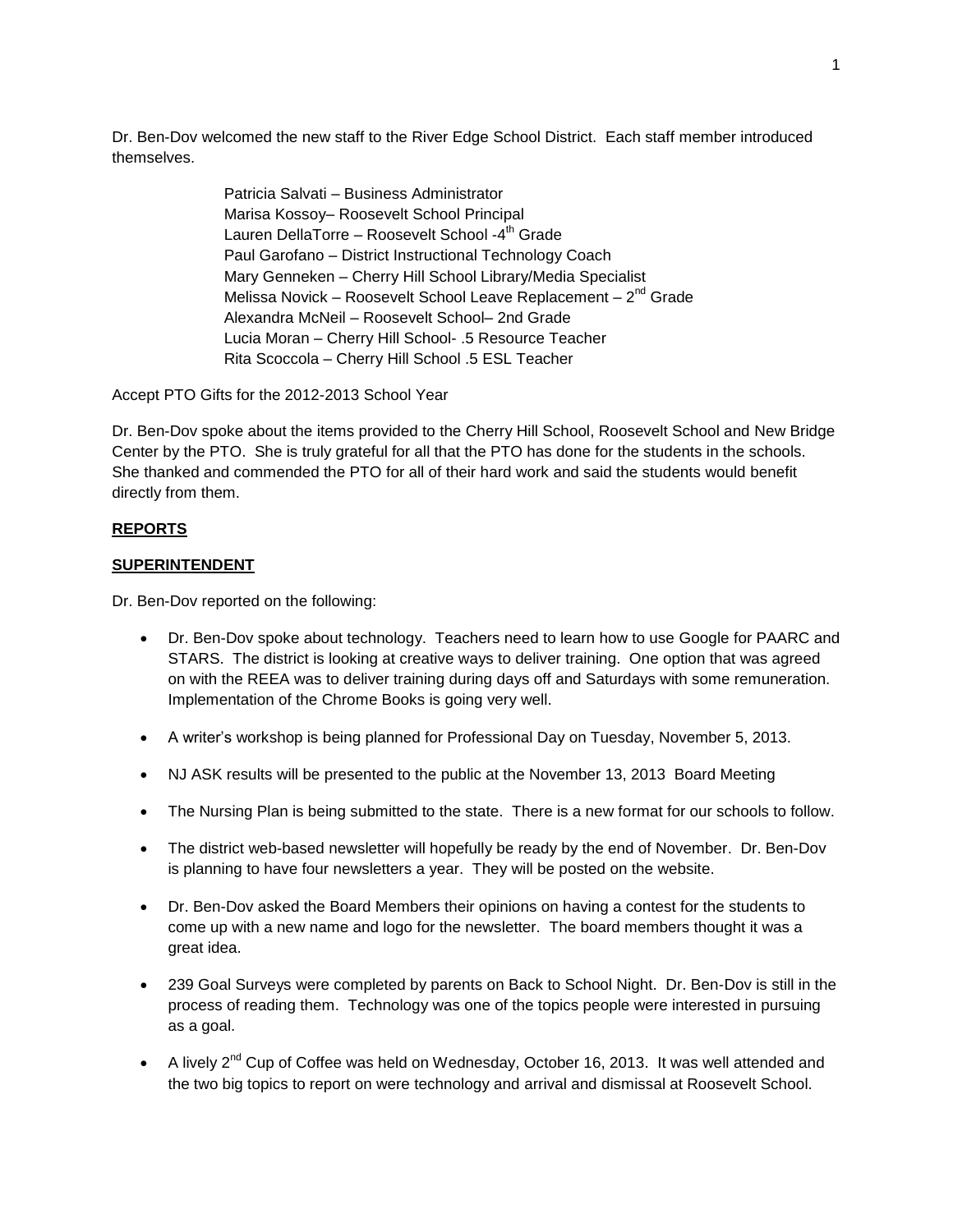## **PRINCIPAL**

Ms. Rosen reported on the following:

- School Visitation Day was held on Thursday, October 3, 2013. There was positive feedback and it was successful.
- Respect week was from October 7 October 11, 2013
- Parent surveys were sent out. 200 surveys were completed in two days. The survey will be open for a month.
- On Monday, October 14, 2013 there was a half day Professional Development Day where the faulty had STAR training, our benchmark assessment tool.
- Cherry Hill's Halloween Party will be on Friday, October 25, 2013 and Roosevelt's Halloween Party will be on Friday, November 1, 2013.

## **BOARD SECRETARY**

Ms. Salvati reported on the following:

- Open enrollment to our health benefits will be ongoing until November 1, 2013
- Ms. Salvati has started the Budget Development Calendar for the 2014-2015 School Year. She will have a tentative calendar for the October  $30<sup>th</sup>$  board meeting.
- Ms. Salvati has some financial concerns regarding the purchase of the Lighting Detection System at this time. It is not planned for in our budget and it is only the second month of the school year. We do not yet know what our heating bills will be or the increase in cost for our health benefits. She will be in a better position to know if funds are available later in the school year.

## **PRESIDENT**

Ms. Di Maulo reported on the following:

 $\bullet$  Ms. Di Maulo stated Mr. Alfred Annunziata will attend the October 30<sup>th</sup> board meeting to discuss the 2013-2014 Board Goals.

## **COMMITTEES**

 Mr. Busteed attended a Tri-District Meeting. Common Core State Standards and Student Growth Objectives were discussed at this meeting.

## **MOTIONS TO BE ACTED UPON**

Motion by Ms. Walker

Seconded by Mr. Busteed

#### **ADMINISTRATION/POLICY**

- 1. That the Board of Education approve the minutes of the September 25, 2013 Board Meeting.
- 2. That the Board of Education approve the staff development training as per the schedules for October 2013 including relevant mileage reimbursement. (Addendum)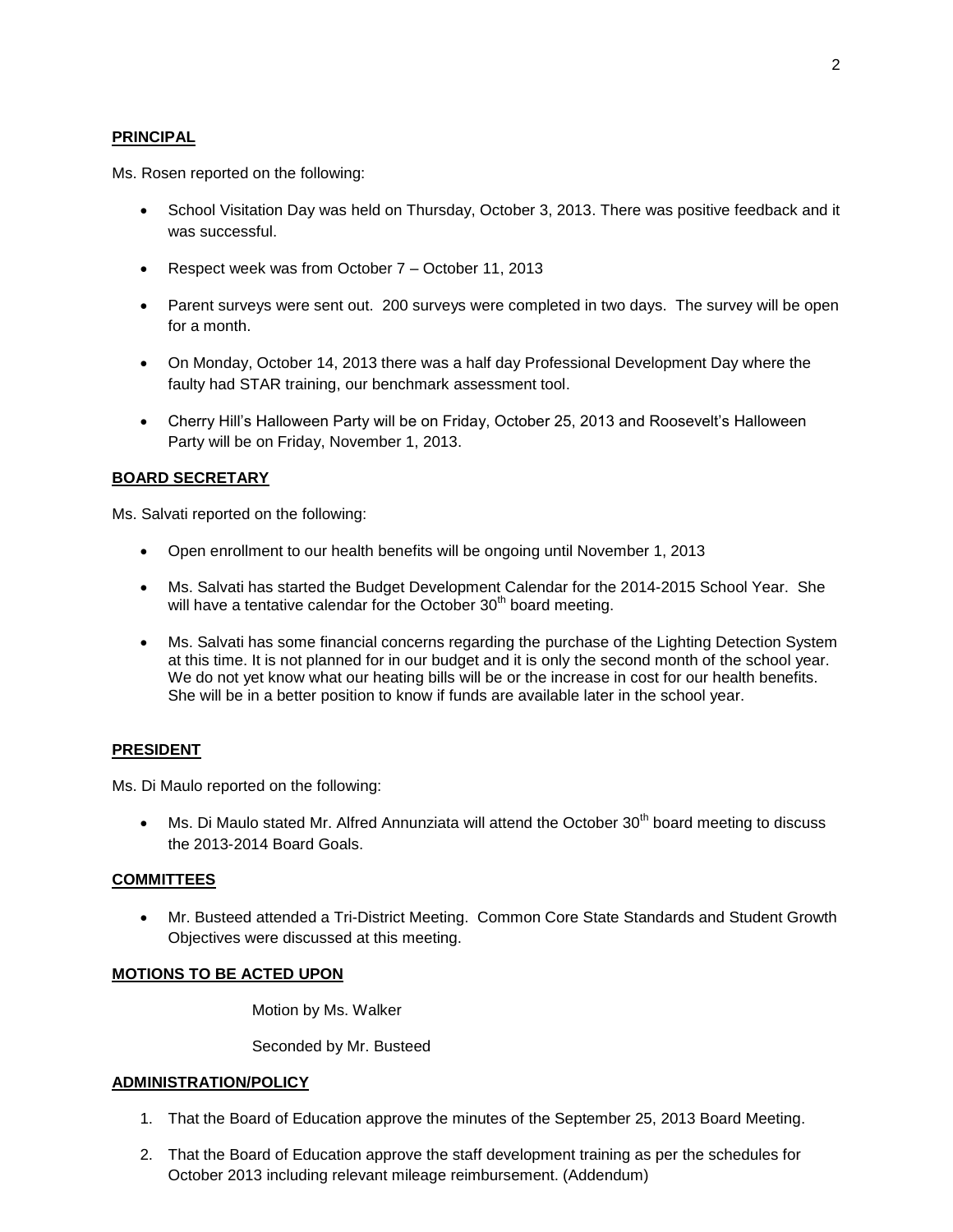3. WHEREAS, state of New Jersey N.J.S.A. 18A:37-29 mandates that a Week of Respect be observed beginning with the first Monday of October

WHEREAS, the River Edge Board of Education recognizes the importance of character education focusing on the prevention of Harassment, Intimidation, and Bullying as defined by N.J.S.A 18A:37-14

WHEREAS, the staff members of River Edge Schools are committed to providing age-appropriate education experiences for the River Edge students that promote respect for others and nurture an environment free if HIB

THEREFORE, the River Edge Board of Education establishes the week of October 7 - October 11, 2013 as a "Week of Respect."

4. That the Board of Education approve the following fire and security drills: (Addendum)

| <b>School</b>      | <b>Fire Drills</b> | <b>Security Drills</b>        |
|--------------------|--------------------|-------------------------------|
| Cherry Hill School | September 13, 2013 | September 17, 2013 Evacuation |
| Roosevelt School   | September 12, 2013 | September 30, 2013 Lockdown   |

- 5. That the Board of Education approve the NJ Quality Single Accountability Continuum (NJQSAC) Statement of Assurance for the 2013-2014 school year.
- 6. That the Board of Education accept the District Nursing Services Plan for the 2013-2014 school year.
- 7. That the Board of Education approves the following class trip:

| <b>Date</b> | <b>School</b> | Grade | <b>Destination</b>                        | Cost to<br><b>District</b> |
|-------------|---------------|-------|-------------------------------------------|----------------------------|
| 10/10/13    | Roosevelt     | 3     | <b>Sterling Mine</b><br>Ogdensburg,<br>NJ | \$770.00                   |

#### **CURRICULUM/EDUCATION**

- 1. That the Board of Education approve the Tri-District Language Arts Curriculum 2013 Grade 6.
- 2. That the Board of Education approve the Tri-District Physical Education Curriculum 2013 Grades K-12.
- 3. That the Board of Education accept the Roosevelt, New Bridge Center, and Cherry Hill Schools PTO Gifts for the school year 2012-2013. (Addendum)

## **PERSONNEL**

- 1. That the Board of Education, with the recommendation of the Superintendent, approve Tara Benevento, Division of Child Permanency and Protection Liaison, for the 2013-2014 school year.
- 2. That the Board of Education, with the recommendation of the Superintendent, approve Domenico DuLisse, Substitute Custodian, starting, October 21, 2013 through June 30, 2014.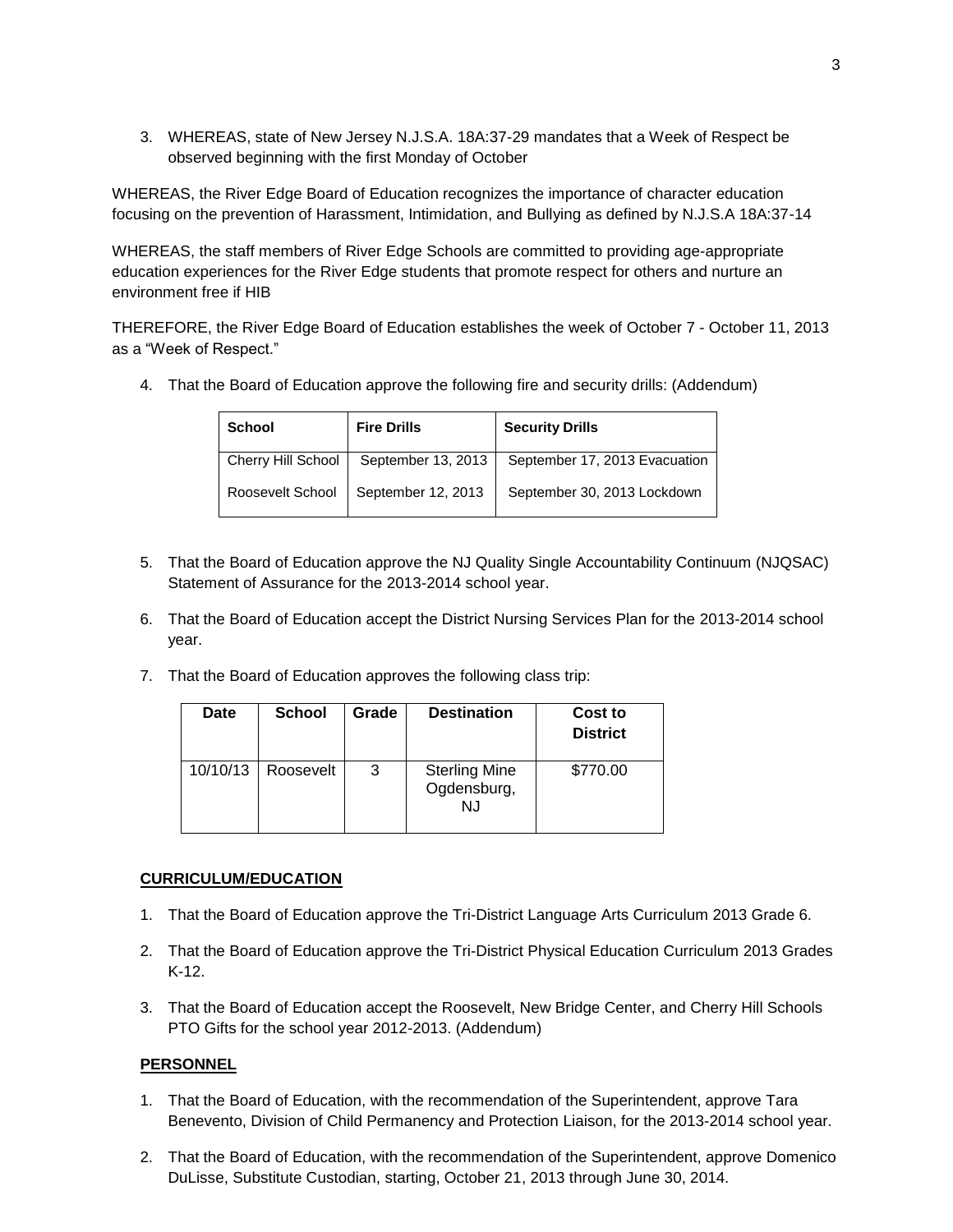3. That the Board of Education approve the submission of the following Superintendent Merit Goals to the Executive County Superintendent for the 2013 - 2014 school year.

#### **Quantitative**:

1. **To increase Technology skills of students and staff by**: 1) working with (the newly created position) Instructional Technology Coach to learn how to implement technology into core curriculum subjects, 2) to implement a one-on-one technology initiative of Google Chrome Books for  $6<sup>th</sup>$  grade students, and 3) change the culture of technology use from enhancement projects to fully integrated lessons, 4) Participation in  $3<sup>rd</sup>$  grade PARCC Field Test.

2. **To implement the RTI (Response to Intervention) approach with River Edge Students in all schools with the goal of strengthening differentiation of instruction to increase academic achievement through**: 1) Better use of student achievement data to inform instruction, 2) teacher training in benchmarking assessment and progress monitoring, 3) correlating of NJASK and STAR assessments to determine the relevance of the STAR benchmarking tool for progress monitoring, 4) Creating and sharing with each teacher a longitudinal achievement record for each student, 5) Designing skillspecific, instructional blocks with an "all hands on deck approach" of up to three times a week, 6) working with consultants from FDU and their graduate students to help with assessments and correlation of assessments, and 7) engaging in on-going progress monitoring of student achievement through and following 6-8 week instructional blocks.

3. **To increase and enhance Early Childhood Literacy development through**: 1) data collected during the first full-day kindergarten year, 2) benchmarking developed on the basis of data collection through the first year (the benchmarks are on or above CCSS expectations), 3) Administration of PALS (Phonological Assessment of Language Skills) assessment and progress monitoring, 4) Enhanced and increased vertical articulation with first grade teachers, 5) RTI support component for students in need, and 6) Enhanced push-in ESL component (the population of kindergarten students includes approximately 30% Port of Entry ESL students. Not all of these students have parental permission to participate in the formal ESL program). Based on these assessments and interventions it is expected that 60% of the all kindergarten students will meet the established benchmarks by June 2014.

#### **Qualitative**:

1. **To improve communications with the River Edge Community through**: 1) Goal Planning Meeting of River Edge Stakeholders, 2) A Social Media, online newsletter, 3) A series of innovative, short, informational video links on the RE website that will shed a positive light on the new educational landscape and all new initiatives.

2. **To continue the reduction of bullying incidents by improving students' and parents' understanding of bullying with emphasis on the role of the role of the bystander. This will be done through** 1) the development of additional programs focusing on the role of the bystander, 2) data from Community and School Climate surveys, 3) including administrators in a regular duty rotation of all non-structured activities, 4) changing the lunch schedule to limit the number of students to be supervised at all times, 5) greater inclusion of all constituencies in formal and informal school activities and reducing the isolation of all students in their school community.

4. That the Board of Education, with the recommendation of the Superintendent, approve Andi Rankin, Part time Aide, starting, October 21, 2013 through June 30, 2014.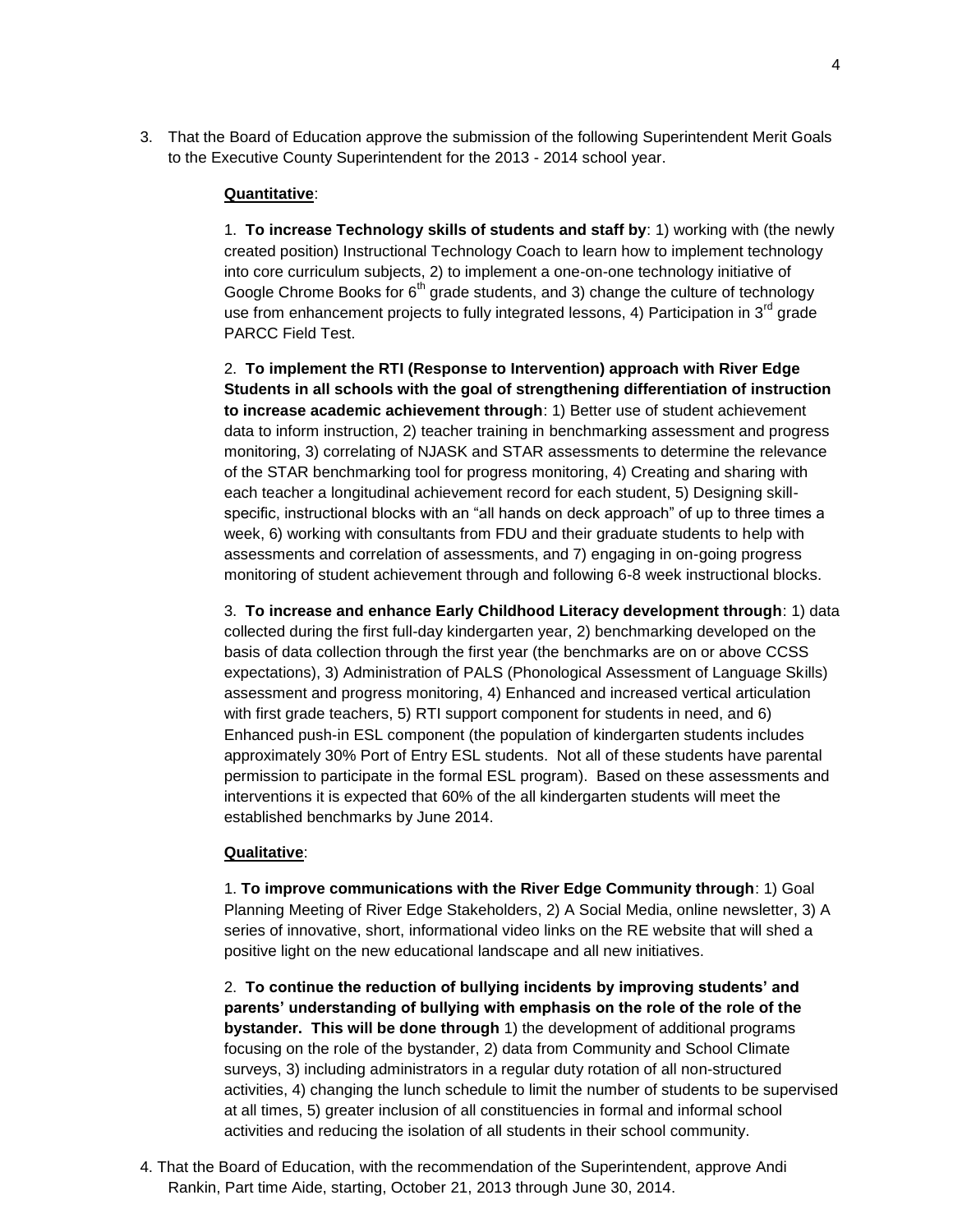## **REGION V ADMINISTRATION & TRANSPORTATION**

1. That the Board of Education approve the following Bid Contracts for Durham School Services

| Route # | <b>Transporter</b>                  | <b>Per Diem</b> |
|---------|-------------------------------------|-----------------|
| 0553    | <b>Community Lower School</b>       | \$137.57        |
| 1117    | HIP @ Union Street                  | \$169.63        |
| 1132    | Stillman Pre-School                 | \$123.58        |
| 1133    | Stillman Pre-School                 | \$119.73        |
| 1523    | <b>SBJC</b>                         | \$212.71        |
| 1536    | <b>Transition Center Woodbridge</b> | \$208.37        |

2. That the Board of Education approve the following Bid Contract for First Student 1309

| ∣ Route # | Transporter                    | <b>Per Diem</b> |
|-----------|--------------------------------|-----------------|
| 2041      | Valley @ Tenafly Middle School | \$192.15        |

4. That the Board of Education approve the following Quote Contract for First Student 1309

| l Route #        | Transporter                                       | <b>Per Diem</b> |
|------------------|---------------------------------------------------|-----------------|
| Q <sub>157</sub> | Children's Therapy Center Midland Park   \$151.15 |                 |

Ayes: Mrs. Buckley, Mr. Busteed, Ms. Di Maulo, Mrs. Myers, Mr. Sim, Ms. Walker

Nays: None

**PUBLIC DISCUSSION** - None

#### **CLOSED SESSION**

Motion by Mr. Busteed

Seconded by Mrs. Buckley

That the Board of Education convened into closed session at 9:40 PM to discuss a Contract Matter.

Ayes: Mrs. Buckley, Mr. Busteed, Ms. Di Maulo, Mrs. Myers, Mr. Sim, Ms. Walker

Nays: None

#### **RECONVENE**

Motion by Ms. Walker

Seconded by Mr. Sim

That the Board of Education reconvene the regular public meeting at 10:00 PM.

Ayes: Mrs. Buckley, Mr. Busteed, Ms. Di Maulo, Mrs. Myers, Mr. Sim, Ms. Walker

Nays: None